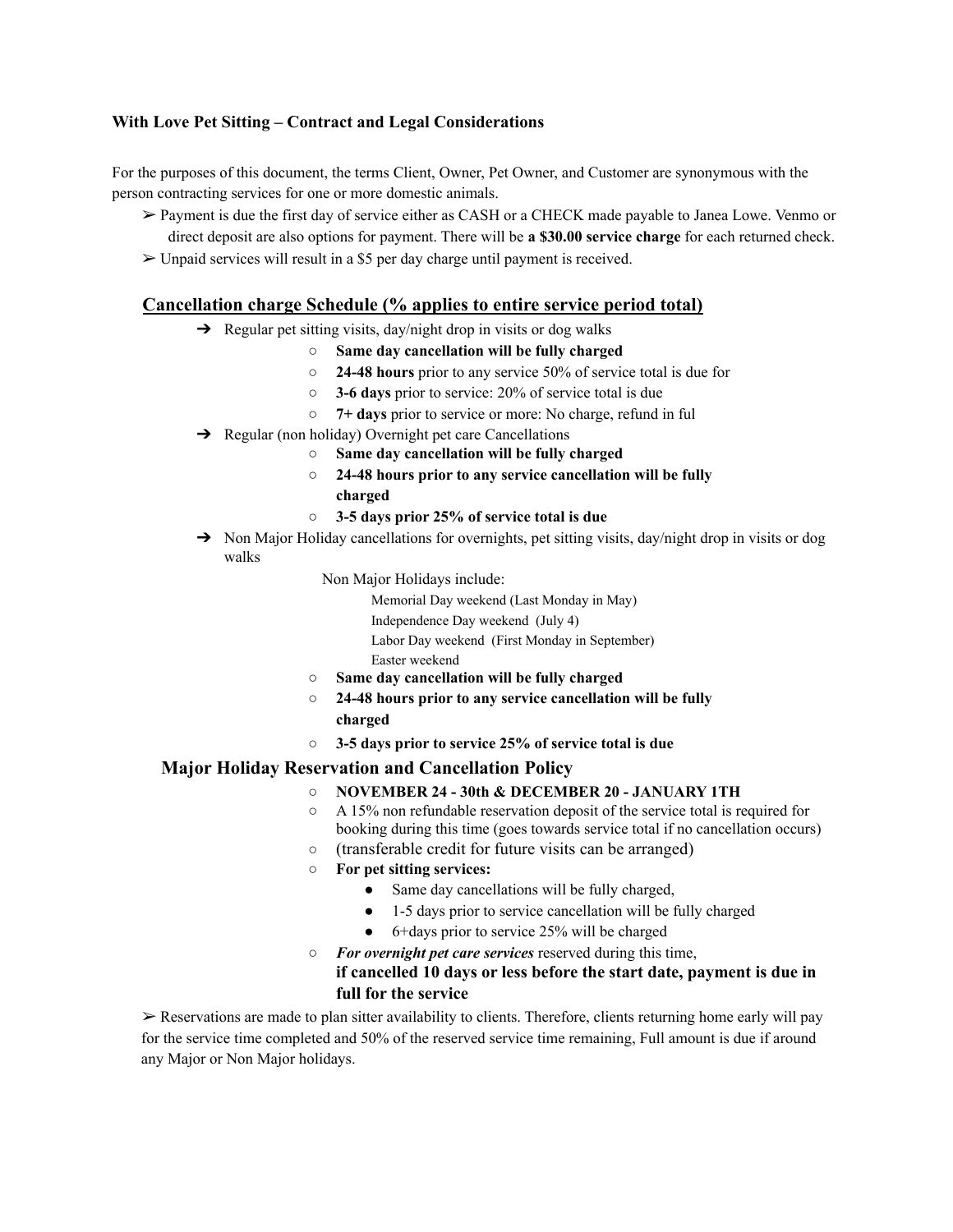## **Overnight pet care service agreements:**

- Cameras are not permitted inside the home, since your pet sitter is spending the night and depending on the service selected may be spending day time hours as well, there is an expectation of privacy. Outdoor cameras that do not send pictures from inside the home do not need to be turned off. If your system allows it your pet sitter can turn on inside cameras while she is away.
- Your dog must be able to stay in your home alone for at least 3 hours at a time while your dog sitter goes on pet sitting visits.
- The room your pet sitter will sleep in must be comfortable.
- Your pets and home must be free of fleas.
- Our pet sitters will provide their own food.
- Due to our insurance other people (excluding regular scheduled service people) may not be on your property or in your residence on any date overnight pet sitting is scheduled.
- $\triangleright$  With Love Pet Sitting is not responsible for wilted, dead or otherwise unhealthy plants. With Love Pet Sitting will work hard to follow your written directions as precisely as possible, but cannot be responsible if the results are not favorable. *Please place all indoor plants together on a waterproof surface in plain sight or leave detailed instructions of locations of all plants*, as your pet sitter is not responsible for water damaged areas or missed plants. Special arrangements for plant care can be made for each household.
- $\triangleright$  With Love Pet Sitting is not responsible for damage to the home beyond the control of the Pet Sitter. This includes, but is not limited to leaks, electrical problems, and acts of nature. In these situations, the company will attempt to contact the customer and then the emergency contact before making a subjective decision on dealing with the problem. All repairs and related fees will be paid by the client, or fully reimbursed to With Love Pet Sitting within 14 days.
- $\triangleright$  With Love Pet Sitting is not responsible for any damage to property of the client or others unless such damage is caused by the negligent act of the Pet Sitter. With Love Pet Sitting agrees to remain insured through Pet Sitters Association or a comparable pet sitting liability insurance entity during each service period. With Love Pet Sitting accepts no responsibility for loss to the premises if other individuals have access to a client's home, or if the home is not properly secured.
- ➢ At the time that service is booked, Owner will notify pet sitter of everyone who has been granted access to the home during the service period. A list of names of all people who have access to the home will be required.
- $\triangleright$  With Love Pet Sitting is not liable for any loss or damage in the event a burglary or other crime that should occur while under this contract. Pet Owner agrees to secure home prior to leaving the premises. With Love Pet Sitting will attempt to re-secure the home to client instructions at the end of each visit. While keys are in the possession of a Pet Sitter, they will be either on the Sitter's physical person, or be properly secured.
- $\triangleright$  Pet Owner must have legal rights to place the animals in the care of Pet Sitters, Kennels, and Veterinary Clinics. The Pet Sitter cannot service a home with "Visiting" pets or animals that do not belong to the resident of the service site without separate sets of agreement forms, including a Legal Considerations Agreement, accepted and signed by each rightful owner(s).
- $\geq$  The terms of this document apply to all the pets owned by the client, including any and all new pets that the customer obtains on or after the date this document was signed, at any and all locations the owner designates for service.
- $\triangleright$  Pet Owner is responsible for pet-proofing house and yard, and the security fences/gates/latches. With Love Pet Sitting will not be responsible for the safety of any pets and will also not be liable for the death, injury, disappearance, or legal consequences of any pet with unsupervised access to the outdoors.
- $\geq$  Pet Owner is responsible for supplying the necessary, safe equipment/supplies needed for care of their pet(s), including but not limited to a sturdy, well-fit harness (halter, collar, etc…) for walks or in case of emergencies, firmly affixed vaccination tags, a lead rope or leash, pooper-scoopers, litter boxes, food,